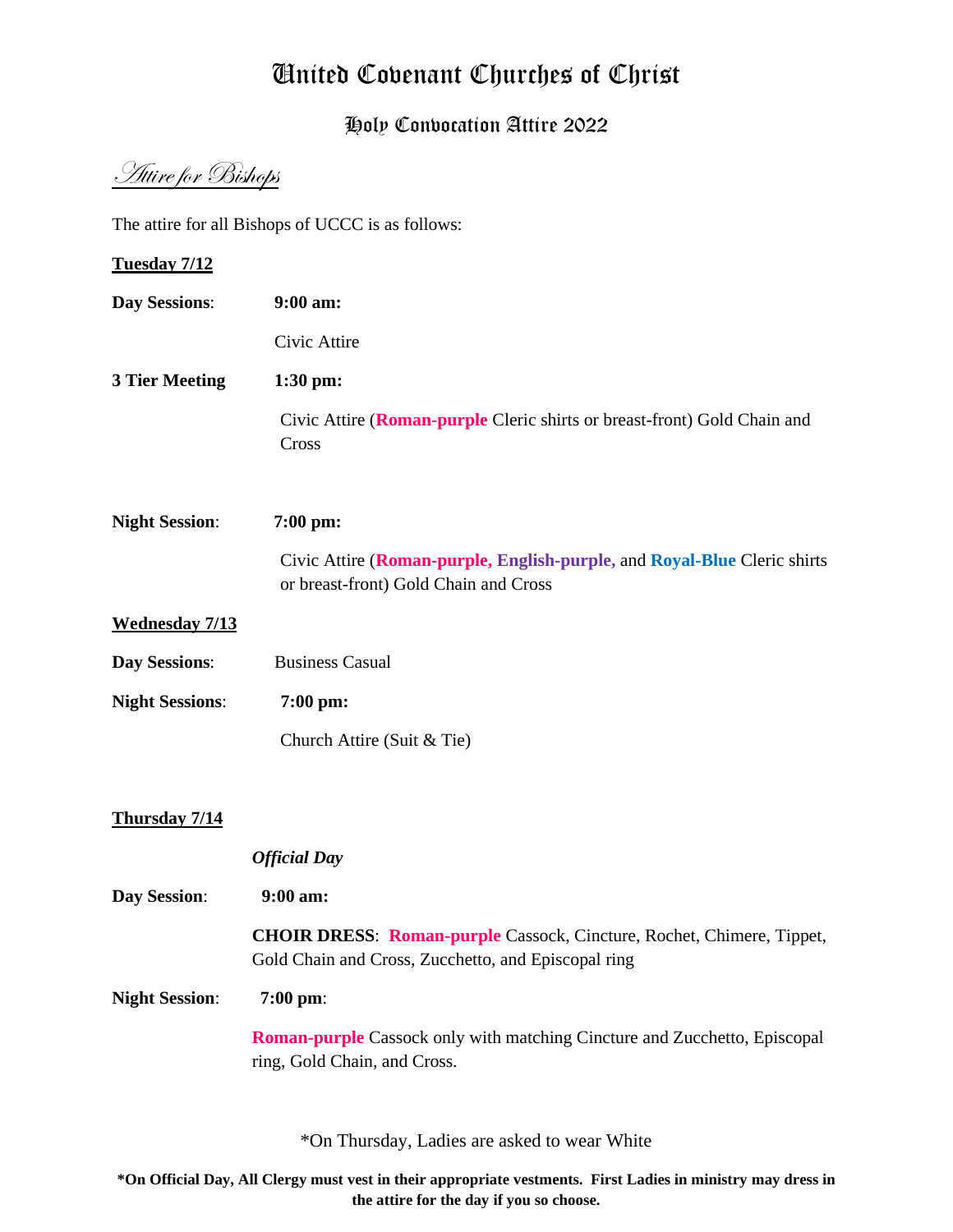Attire for Overseers

The attire for all Overseers of UCCC is as follows:

| <b>Tuesday 7/12</b>   |                                                                                                                |
|-----------------------|----------------------------------------------------------------------------------------------------------------|
| <b>Day Sessions:</b>  | 9:00 am:                                                                                                       |
|                       | Civic                                                                                                          |
| <b>3 Tier Meeting</b> | 1:30 pm:                                                                                                       |
|                       | Civic Attire (English-purple Cleric Shirt or breast front) purple and gold<br>Cord and Cross                   |
| <b>Night Session:</b> | 7:00 pm:                                                                                                       |
|                       | Civic Attire (English-purple Cleric Shirt or breast front) purple and gold<br>Cord and Cross                   |
| <b>Wednesday 7/13</b> |                                                                                                                |
| <b>Day Sessions:</b>  | <b>Business Casual</b>                                                                                         |
| <b>Night Session:</b> | $7:00$ pm:                                                                                                     |
|                       | <b>Church Attire</b>                                                                                           |
| <b>Thursday 7/14</b>  |                                                                                                                |
|                       | <b>Official Day</b>                                                                                            |
| <b>Day Session:</b>   | 9:00 am:                                                                                                       |
|                       | <b>English-purple Cassock, Cincture, Rochet, Chimere, purple and gold Cord</b><br>and Cross, Tippet, Zucchetto |
| <b>Night Session:</b> | $7:00 \text{ pm}$ :                                                                                            |
|                       | <b>English-purple Cassock, Cincture, purple and gold Cord and Cross and</b><br>Zucchetto                       |
|                       |                                                                                                                |

\*On Thursday, Ladies are asked to wear White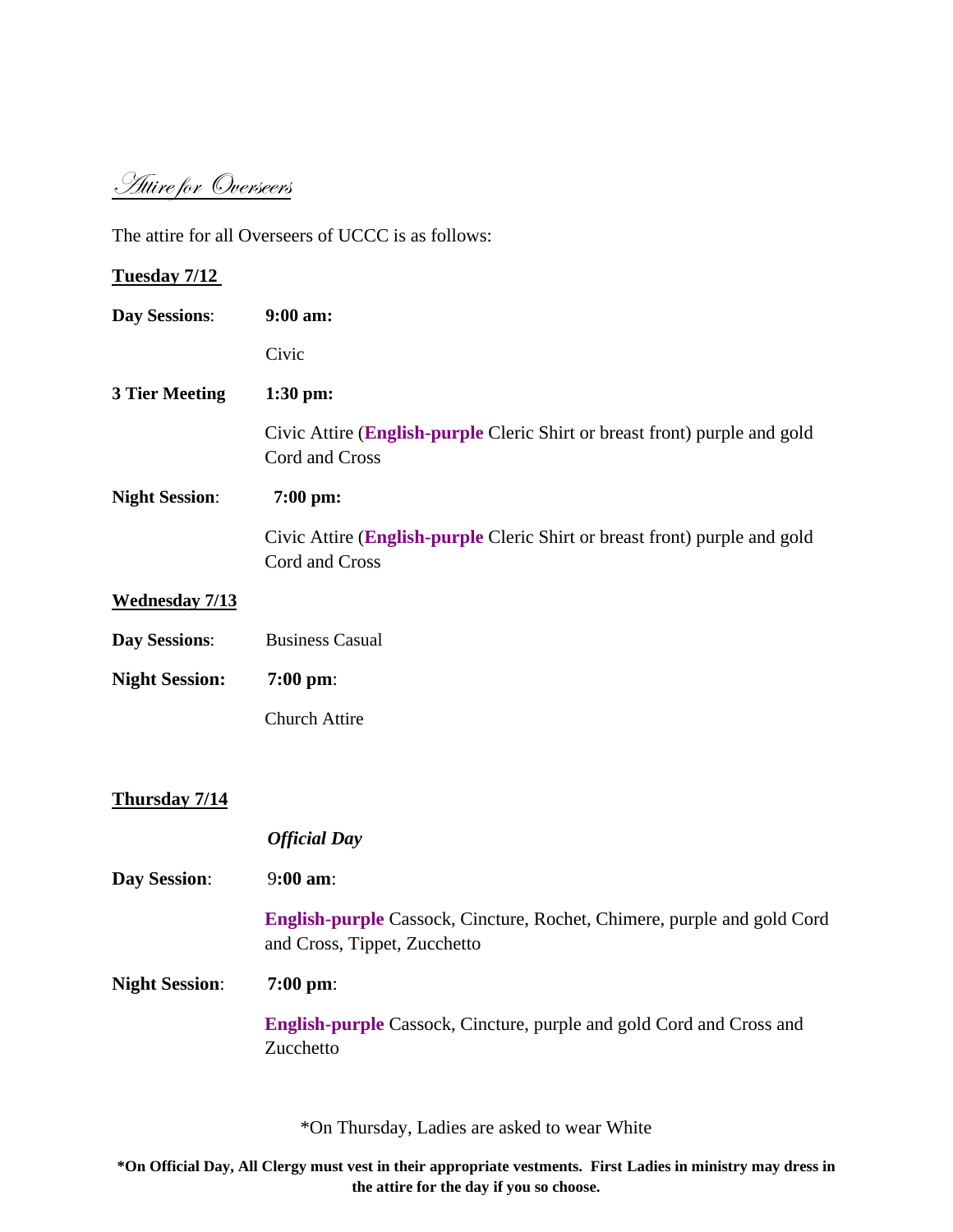Attire for Senior Pastors

The attire for all pastors of UCCC is as follows:

| Tuesday 7/12           |                                                                                                                                                                           |
|------------------------|---------------------------------------------------------------------------------------------------------------------------------------------------------------------------|
| <b>Day Sessions:</b>   | 9:00 am:                                                                                                                                                                  |
|                        | Civic                                                                                                                                                                     |
| <b>3 Tier Meeting</b>  | 3:00 pm                                                                                                                                                                   |
|                        | Civic Attire (Royal-Blue Cleric Shirt) Black and Silver Cord and Cross                                                                                                    |
| <b>Night Session:</b>  | 7:00 pm:                                                                                                                                                                  |
|                        | Civic Attire (Royal-Blue Cleric Shirt) Black and Silver Cord and Cross                                                                                                    |
| <b>Wednesday 7/13</b>  |                                                                                                                                                                           |
| <b>Day Sessions:</b>   | <b>Business Casual</b>                                                                                                                                                    |
| <b>Night Sessions:</b> | $7:00$ pm                                                                                                                                                                 |
|                        | <b>Church Attire</b>                                                                                                                                                      |
|                        |                                                                                                                                                                           |
| Thursday 7/14          |                                                                                                                                                                           |
|                        | <b>Official Day</b>                                                                                                                                                       |
| <b>Day Session:</b>    | 9:00 am:                                                                                                                                                                  |
|                        | Black Cassock with <b>Royal-Blue</b> Piping, Royal-Blue Cincture, White<br>Surplice, Copen-Blue Tippet, and Black and Silver Cord and Cross                               |
| <b>Night Session:</b>  | $7:00 \text{ pm}$                                                                                                                                                         |
|                        | Pastors shall wear Black Cassocks, piped with <b>Royal Blue</b> , with matching<br>Royal-blue Cincture, black and silver Pastoral Cord, and non-pectoral<br>Silver Cross. |
|                        |                                                                                                                                                                           |

\*On Thursday, Ladies are asked to wear White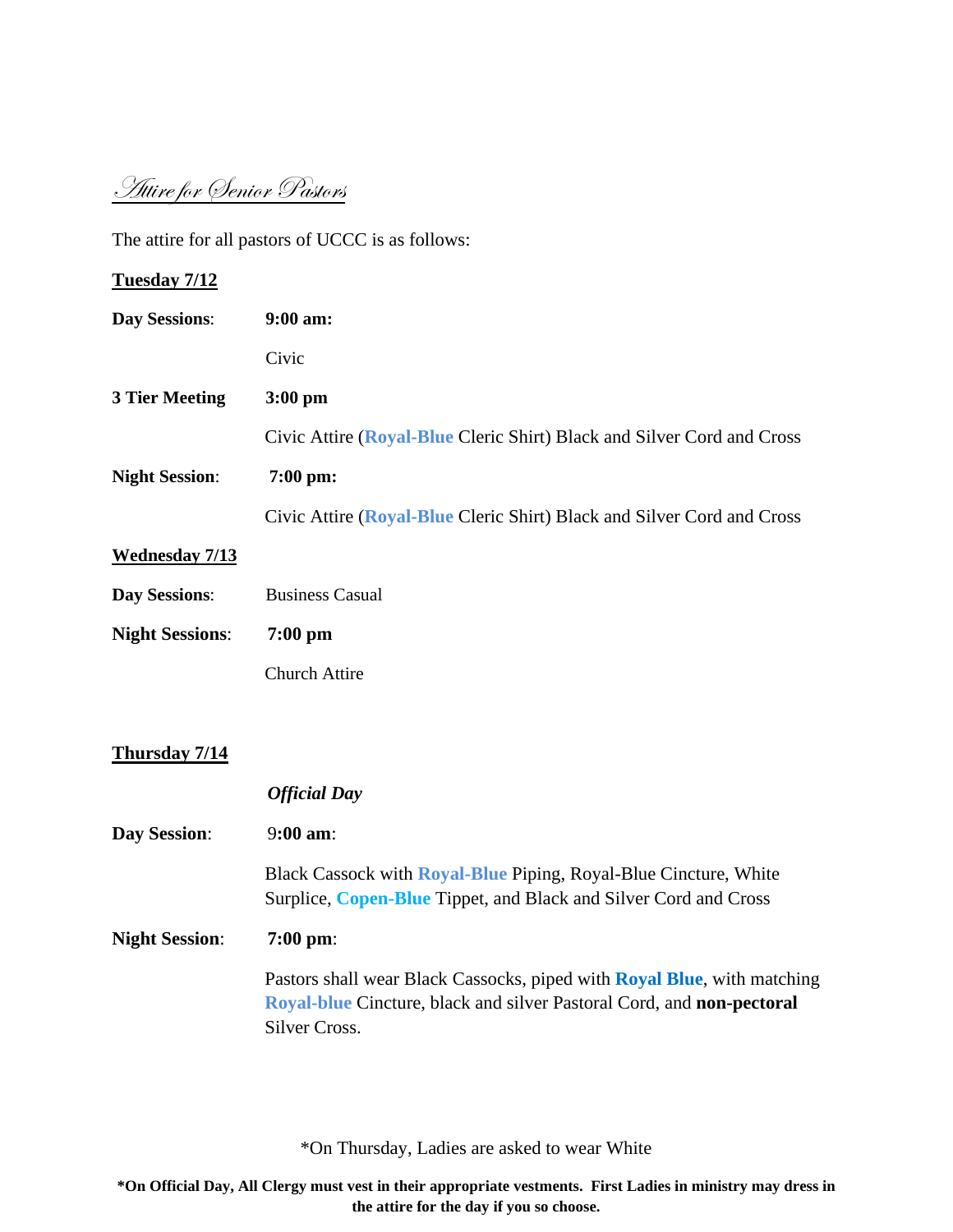Attire for Elders

The attire for all elders of UCCC is as follows:

**Tuesday 7/12** 

| <b>Day Sessions:</b>  | $9:00 \text{ am}$                 |
|-----------------------|-----------------------------------|
|                       | Civic                             |
| <b>Night Session:</b> | 7:00PM                            |
|                       | Civic Attire (Black Cleric Shirt) |

### **Wednesday 7/13**

**Day Sessions:** Business Casual **Night Session**: Church Attire

## **Thursday 7/14**

|                       | <b>Official Day</b>                                                                                                |
|-----------------------|--------------------------------------------------------------------------------------------------------------------|
| <b>Day Session:</b>   | $9:00 \text{ am}:$                                                                                                 |
|                       | White Alb (with lace), red coronation stole, cleric shirt/blouse with full band<br>(Pontiff "2) collar.            |
|                       | Black Cassock with matching Cincture and white surplice (For those who do<br>not have the above-mentioned)         |
| <b>Night Session:</b> | $7:00 \text{ pm}$                                                                                                  |
|                       | Elders shall wear Cassock only with matching Cincture, black Cord, and <b>non-</b><br><b>pectoral</b> silver Cross |

\*On Thursday, Ladies are asked to wear White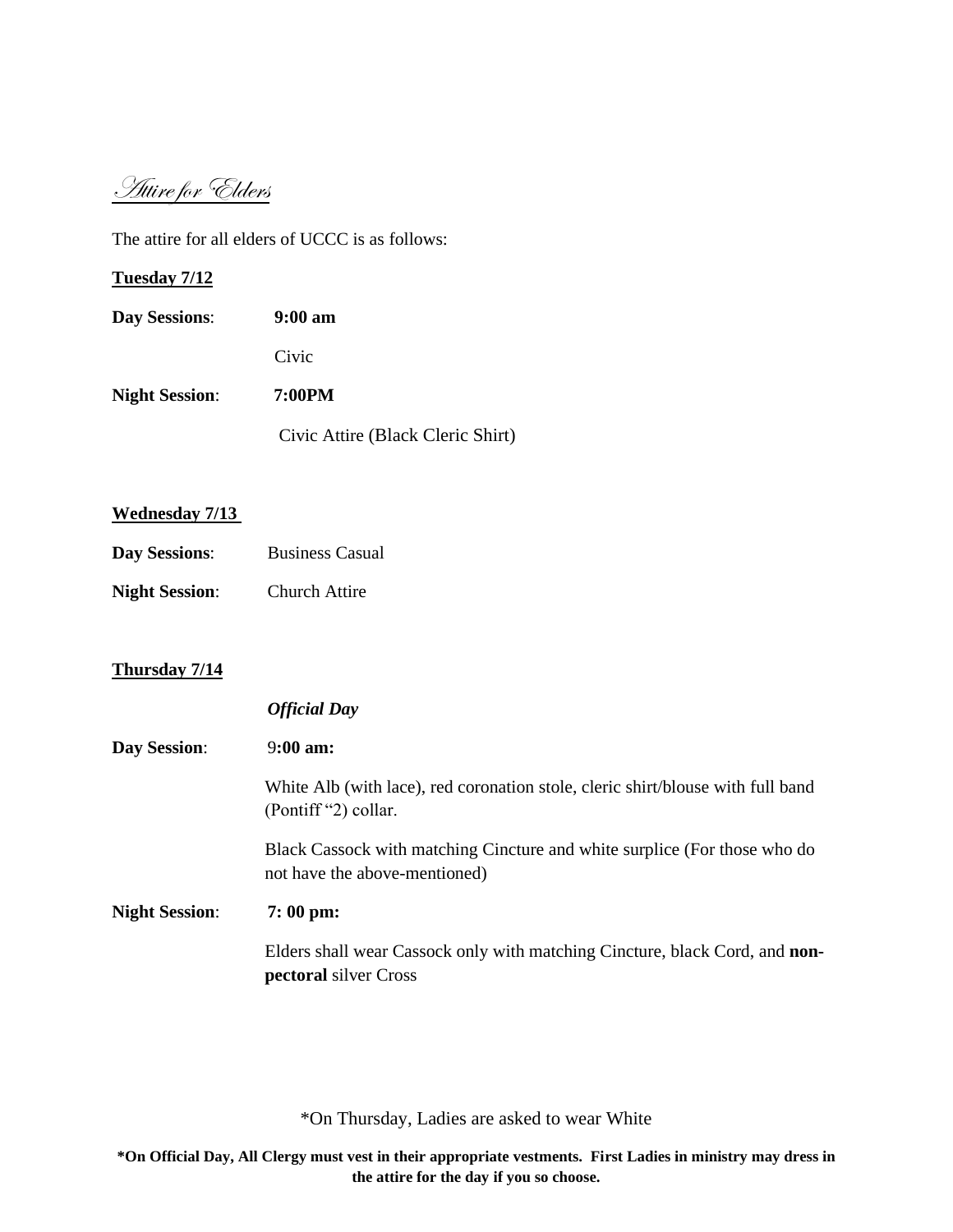Attire for Deacons:

The attire for the Deacons of UCCC is as follows:

## **Tuesday 7/12**

**Day Sessions**: **9:00 am:** Civic **Night Session**: **7:00 pm** Civic Attire

#### **Wednesday 7/13**

- **Day Sessions:** Business Casual
- **Night Session**: Church Attire

## **Thursday 7/14**

|                       | <b>Official Day</b>                                                 |
|-----------------------|---------------------------------------------------------------------|
| <b>Day Session:</b>   | $9:00 \text{ am}:$                                                  |
|                       | White Alb, Rope Cincture, and Deacon's [coronation] stole           |
| <b>Night Session:</b> | 7:00 PM                                                             |
|                       | Civic Attire: <b>Black</b> Brothers Shirt or Brother's Breast Front |

\*On Thursday, Ladies are asked to wear White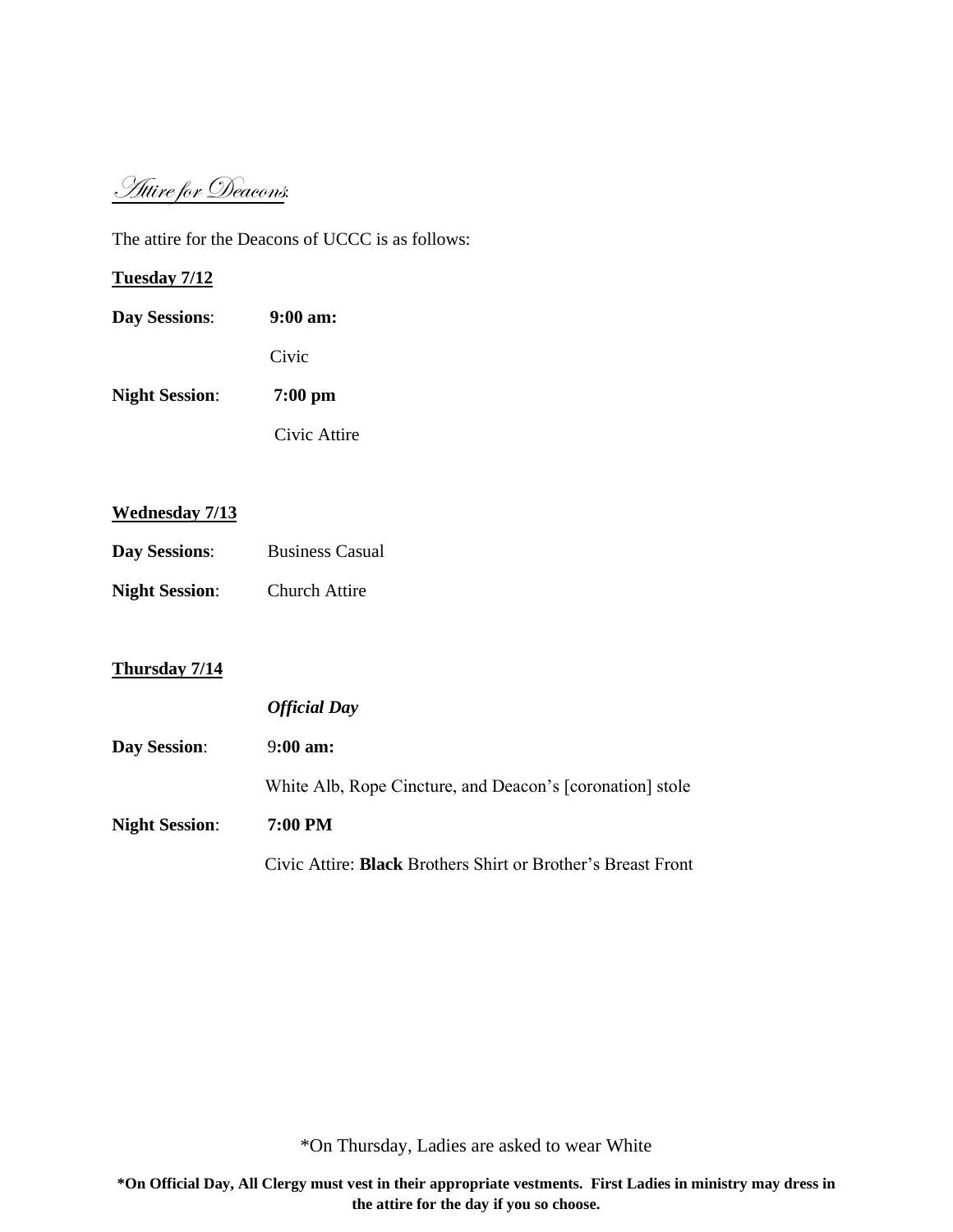Attire for Adjutants:

The Attire for the Adjutants is as follows:

#### **Tuesday 7/12**

**Day Sessions**: **9:00 am:** Civic **Night Session**: **7:00PM**

Civic Attire

#### **Wednesday 7/13**

| <b>Day Session:</b>   | <b>Dress Down Attire:</b>                                                                                                                                                         |
|-----------------------|-----------------------------------------------------------------------------------------------------------------------------------------------------------------------------------|
|                       | Men: Black Polo Shirts with Black Khaki pants and plain black comfortable<br>sneakers or shoes<br>Women: Black Polo Shirts with Black Khaki Skirts and comfortable black<br>shoes |
| <b>Night Session:</b> | <b>Church Attire</b>                                                                                                                                                              |
| Thursday 7/14         |                                                                                                                                                                                   |
|                       | <b>Official Day</b>                                                                                                                                                               |
| <b>Day Sessions:</b>  | $9:00$ am:                                                                                                                                                                        |
|                       |                                                                                                                                                                                   |

Cassock, Surplice, and fuchsia Adjutant's Cord

**Night Sessions**: 7:00 pm**:**

Adjutants shall wear Cassock only with matching Cincture, fuchsia Cord, and **non-pectoral** silver Cross.

\*On Thursday, Ladies are asked to wear White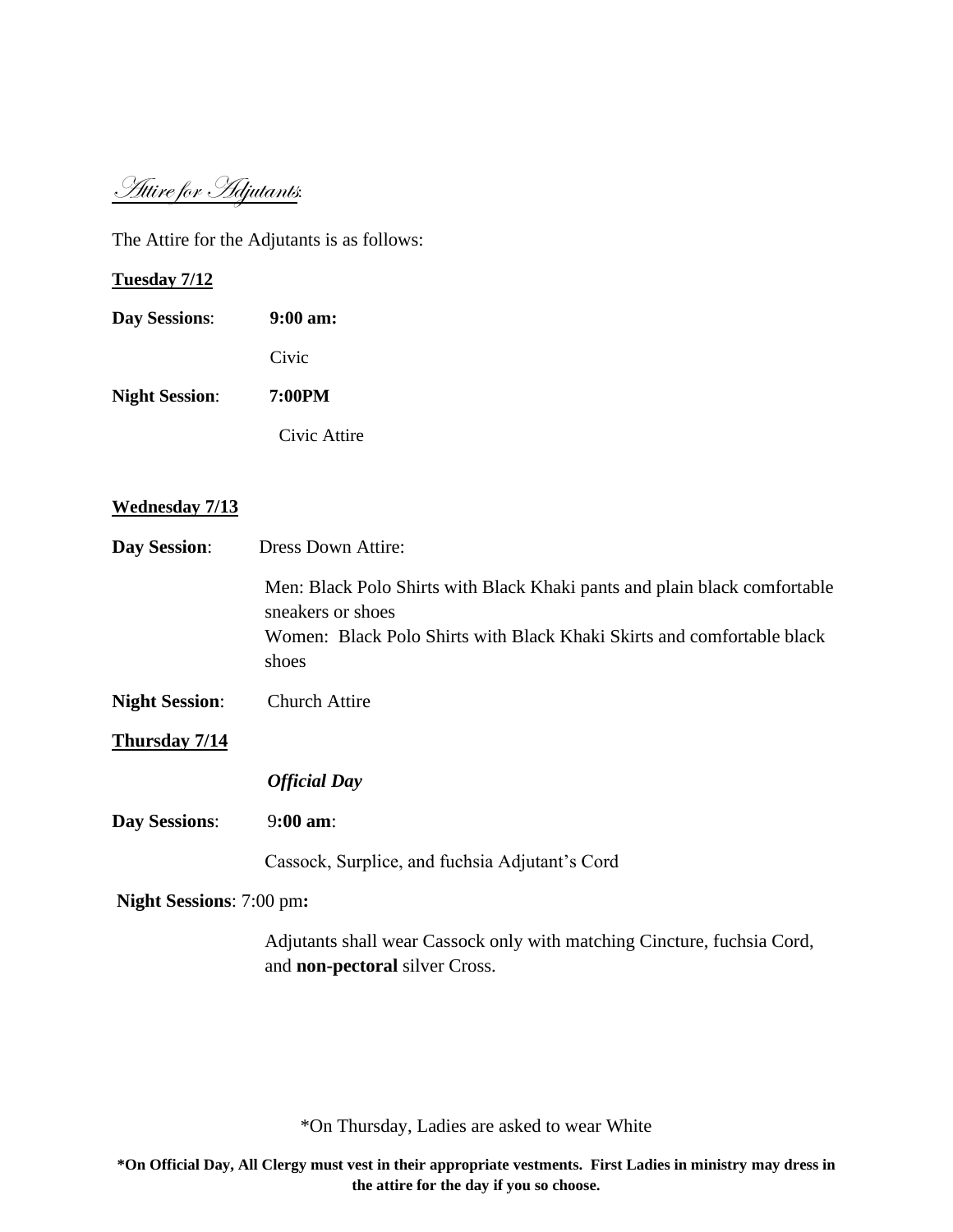Attire for Ministers:

The attire for all Ministers of UCCC is as follows:

## **Tuesday 7/12**

| <b>Day Sessions:</b>  | $9:00$ am:                        |
|-----------------------|-----------------------------------|
|                       | Civic                             |
| <b>Night Session:</b> | 7:00PM                            |
|                       | Civic Attire (Black Cleric Shirt) |
| <b>Wednesday 7/13</b> |                                   |
| <b>Day Sessions:</b>  | <b>Business Casual</b>            |
| <b>Night Session:</b> | <b>Church Attire</b>              |

## **Thursday 7/14**

|                       | <b>Official Day</b>      |
|-----------------------|--------------------------|
| <b>Day Session:</b>   | $9:00 \text{ am}$        |
|                       | White Alb (without lace) |
| <b>Night Session:</b> | $7:00$ pm                |
|                       | Civic Attire             |

\*On Thursday, Ladies are asked to wear White